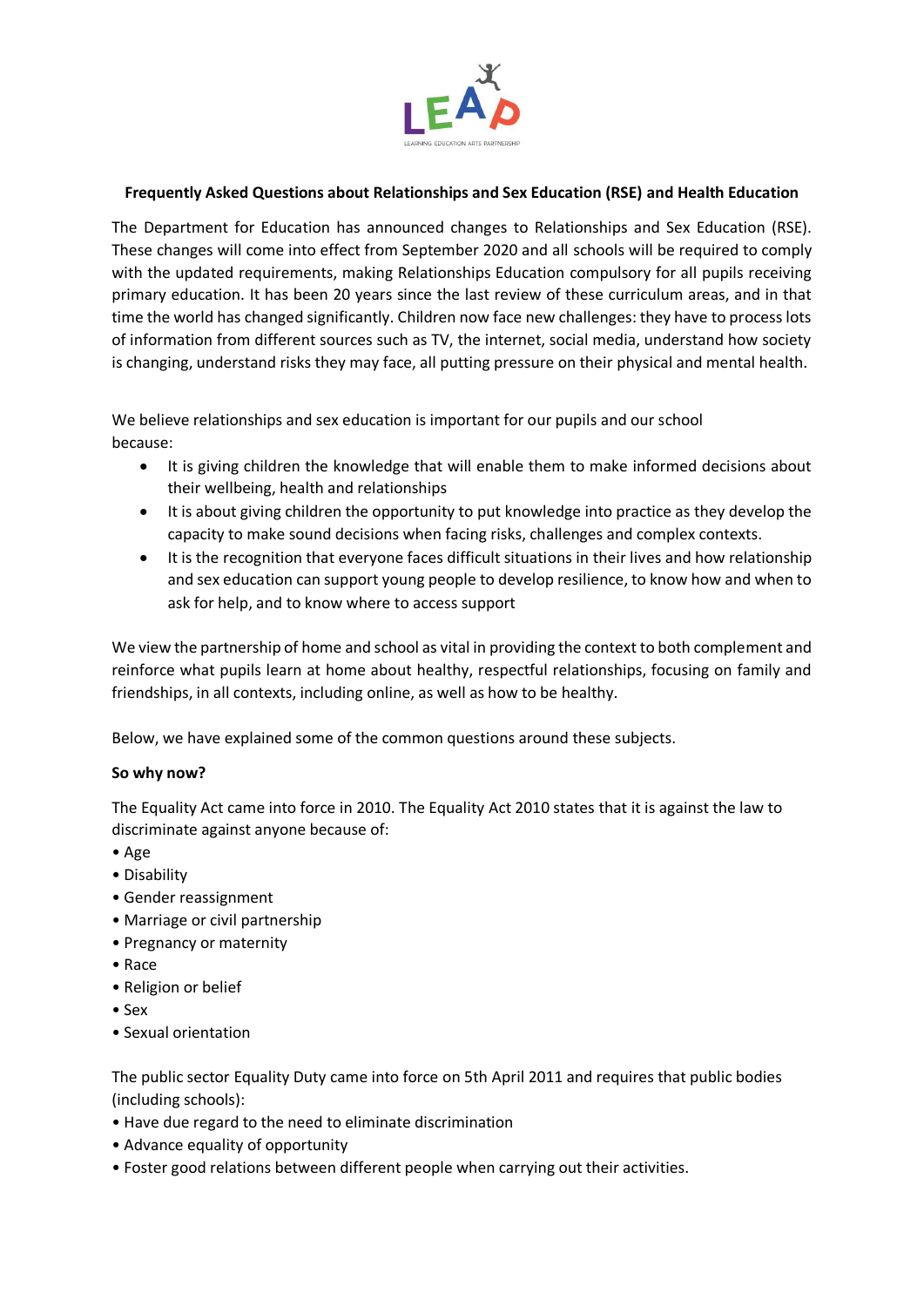## (Government Equalities Office 2013, p1)

This makes it clear that promoting some of the protected characteristics of the Equality Act while ignoring others is against UK law.

## **What is teaching about equality?**

It is teaching about:

- Difference
- Acceptance
- Tolerance
- **•** Diversity
- How to challenge discrimination

Teaching about equality helps our children to prepare for the next stages in their lives.

## **Is school the best place for discussions about Sex and Relationships?**

We know from surveys of children, that if they do not get the correct and accurate information about sex and relationships from a reliable source, they will find the information from other sources (friends, older siblings, website, tv) which may not be true or age appropriate. The information gathered during the Government consultation found that most children wanted this information and discussion to be provided in school with their teachers so that they could ask their questions in a safe space, and have them answered in an age-appropriate way.

## **Does the new Relationships Education and RSE curriculum take account of my faith?**

The RSE curriculum is designed to help children from all backgrounds and religious beliefs build positive and safe relationships, and to thrive in modern Britain.

### **Do I have a right to withdraw my child from Relationships and Sex Education?**

# In a Primary School, you have the right to withdraw from any sex education **lessons that go beyond that of the science national curriculum.**

There is no right to withdraw from Relationships Education at Primary or Secondary school as the contents of these subjects – such as family, friendship, safety (including online safety) – are important for all children to be taught.

### **Has the government listened to the views of my community in introducing these subjects?**

The Government undertook a wide public consultation which involved discussions with over 90 organisations, as well as the public consultation on the draft regulations and guidance. This has informed the key decisions on these subjects.

### **Will these subjects promote LGBT relationships?**

**No, these subjects don't 'promote' anything, they educate**. We are teaching about equality. Our school ethos says that we are respectful of everyone. We value ourselves and all others: this means that all ethnicities are welcome in our school; all people with or without mental or physical disabilities are welcome in our school; all people regardless of their sexual orientation are welcome in our school.

Pupils should be taught about the society in which they are growing up. These subjects are designed to foster respect for others and for difference, and educate pupils about healthy relationships. RSE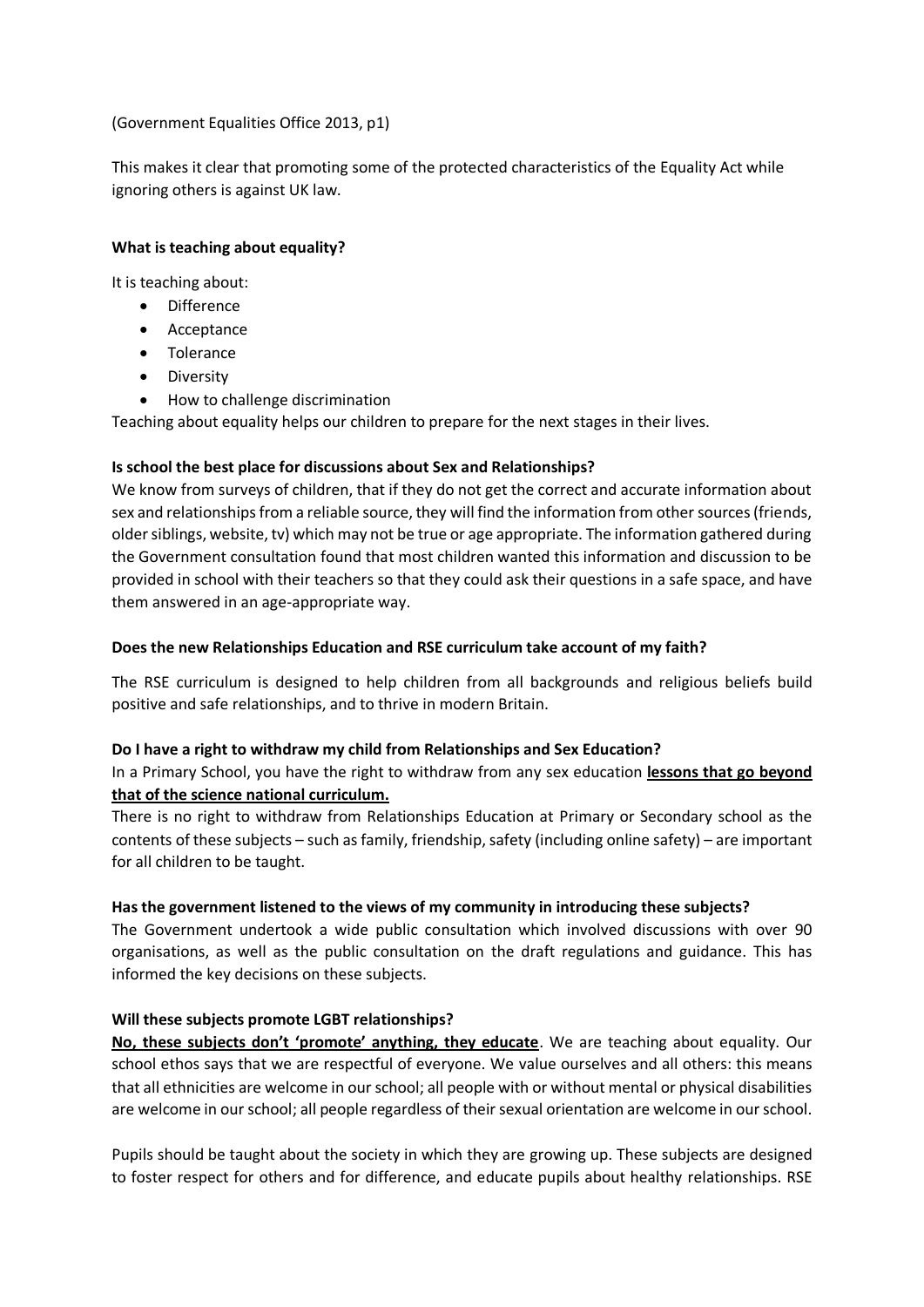should meet the needs of all pupils, whatever their developing sexuality or identity – this should include age-appropriate teaching about different types of relationships in the context of the law. In our school the teaching of LGBT will be delivered through teaching about different types of family, including those with same sex parents. All our planned learning will be taught in an age-appropriate way.

## **Are primary children too young to be taught about gay or lesbian people?**

Some children grow up in families with gay or lesbian people. We can't say to a child who has two dads, 'You can't talk about your family!' We want all of our children to know that their family is normal and accepted in school.

Our children will interact with people from different backgrounds and we want them to treat all members of the community with the same respect. Just like racism, school has a duty of care to challenge any language that may cause offence to others, whether used intentionally or not. Phrases such as "that's so gay" or "that's a girls/boys toy" when used in a negative manner may unintentionally cause offence to a child or adult. School will challenge this language if it is used by children, parents or visitors as we want everyone to feel welcome.

## **There are no children who are gay or transgender here, so why does it need to be mentioned?**

We want our children to grow up respectful and tolerant members of our community. As they grow up, make more friends, watch tv, go to different places they will meet people who are gay or transgender. We want them to understand that this is okay that some children when they grow up may be gay. We don't want children growing up thinking something is wrong with them or with people they recognise who are gay or transgender.

# **My religion says that gay is wrong, so why are you teaching about different sexuality choices?**

We are teaching about equality. We understand and respect all faiths. We recognise the tension that it can present. We are teaching children not to be afraid of difference but to celebrate difference. Any discussion or resources used will be to help your child be respectful and tolerant towards others. We are preparing the children for life in Britain. Britain is diverse and they are going to meet people who are different to them as they grow up.

# **You are confusing my child because at home they are learning that being gay is wrong but at school you are telling them that being gay is OK.**

As a parent it is your right to talk to your child about religious beliefs. In school we build our curriculum around UK law. We are teaching children that all people and relationships are equal. We are teaching children that all families are different and your child as they grow up are going to meet people who live in different families. It is important that children learn about people who are different. They need to learn to be tolerant and respectful of people with different views. When they grow up they can make up their own minds about what is right and wrong.

### **Who will be teaching RSHE?**

Class teachers deliver RSE teaching with support from the Support Staff and the PSHE Lead where appropriate.

### **What training will staff be given?**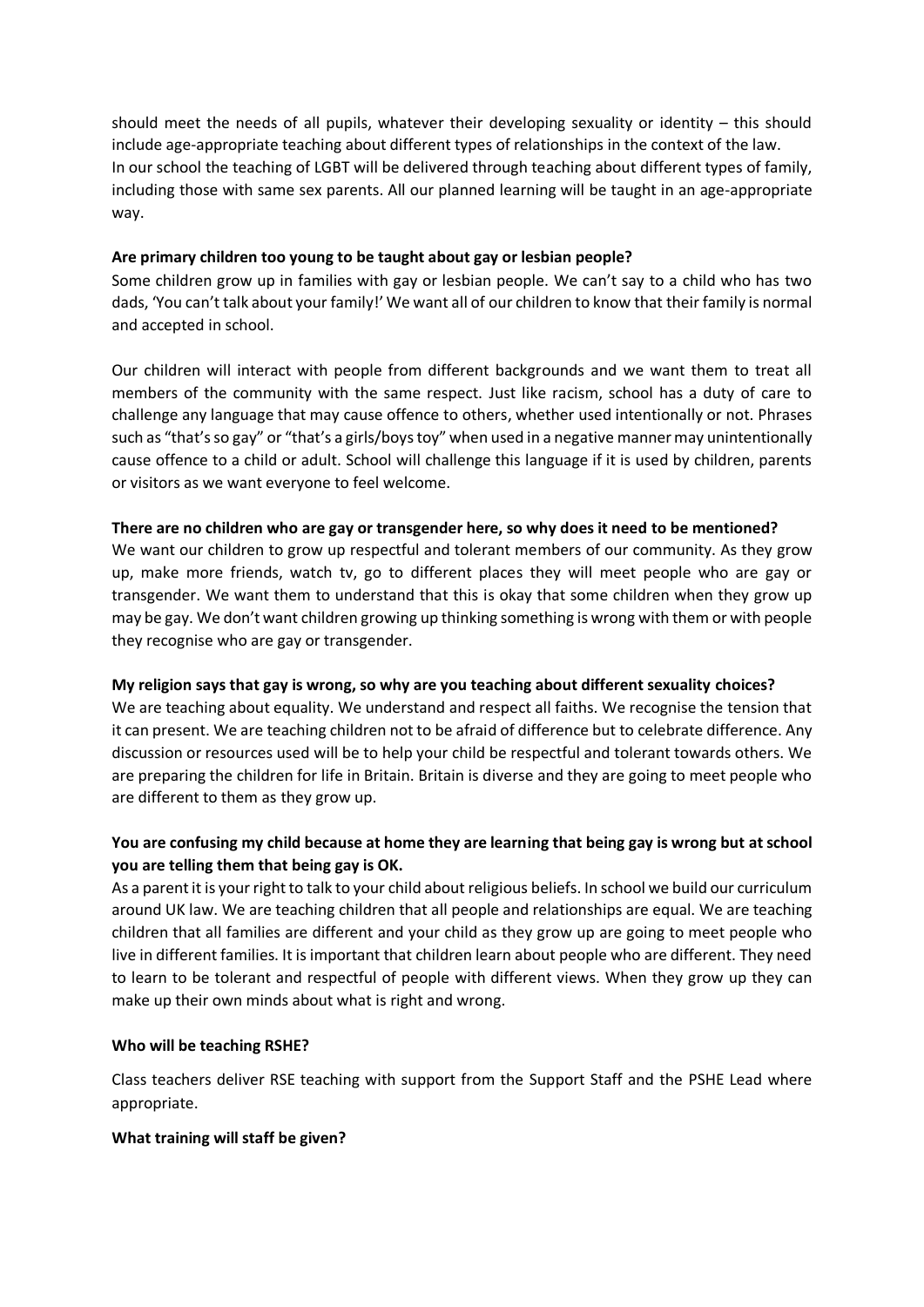The PSHE Lead attends external training facilitated by the Local Authority, the PSHE Association and other agencies to ensure best practice and so that they can support colleagues as necessary. All class teachers are then trained by the PSHE Lead, SLT and an external EqualiTeach trainer to deliver RSE.

## **What are the topics covered in RSE?**

The teaching of RSHE at LEAP Schools is informed by the law, national RSE guidance and the national curriculum set out by the DfE, as well as the school ethos and policies already developed.

The teaching of RSE at LEAP Schools is delivered within and influenced by all relating school policies:

- Positive behaviour policy
- Anti-bullying policy
- Equality policy & statement
- Child Protection and Safeguarding policy
- Computing policy

In school, RSE topics will be taught within our Personal, Social, Health and Economic (PSHE) Education curriculum. Our PSHE curriculum is split into 7 strands. RSE is one of them.

# **How will we ensure lessons are taught sensitively?**

Puberty and menstruation and human reproduction are seen as sensitive topics to teach in RSE and therefore we will put in special measures to make sure that pupils feel at ease when talking about these topics. The students will also be able to include questions in anonymous question boxes. Where appropriate, these will be answered by the class teacher.

# **How will we know what is being taught so I can talk to my child about it at home?**

An overview of the units of work is available on the school website. In addition, teachers will be happy to discuss this with you and show you the actual resources and lessons plans on request and/or signpost other resources that can be use at home to support discussions.

# **Will this work prompt my children to ask challenging questions?**

Possibly, your child or children trust you and will be likely to ask you questions to test your beliefs and opinions. Please don't avoid them, talk openly about diversity and equality.

### **How do I explain what 'gay' means to my child?**

'Gay' is when a man loves a man. 'Lesbian' is when two women love each other. 'Bisexual' is when a person can love both men and women. At birth, our sex is observed. This is different to gender which is a social construct, but is commonly applied by society at the same time. A person who is 'transgender' feels that the gender they have been told they were at a young age is not the gender they identify with as they have got older. They may identify as a boy, a girl or not believe in gender at all.

Some people say there are 'boy' things or 'girl things' but we say this is not the case and boys and girls can do the same sort of things if they want.